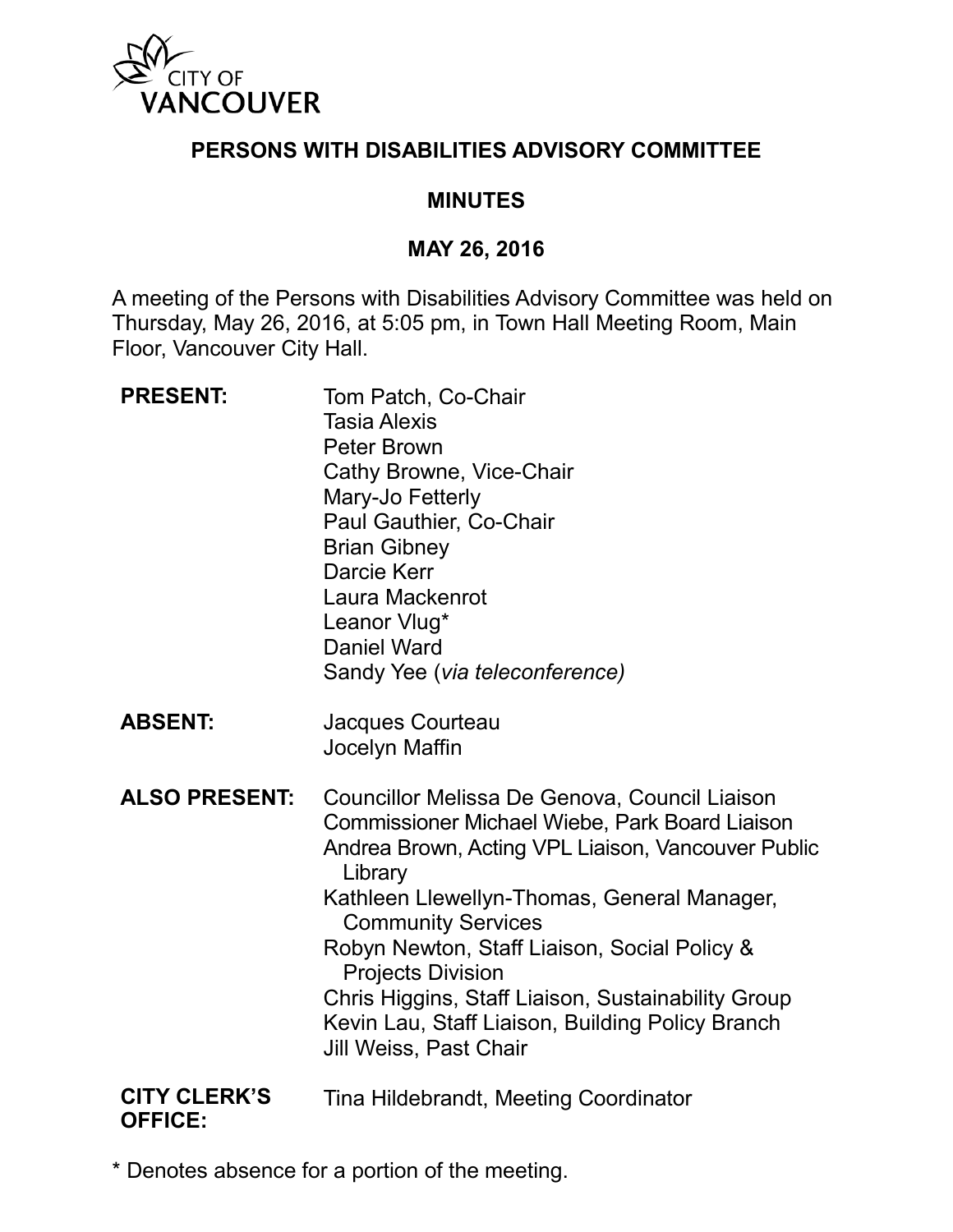### **Leave of Absence Requests**

MOVED by Laura Mackenrot SECONDED by Peter Brown

> THAT the Persons with Disabilities Advisory Committee approve leaves of absence for Jacques Courteau and Jocelyn Maffin for this meeting.

CARRIED UNANIMOUSLY (Leanor Vlug absent for the vote)

#### **Approval of Minutes**

MOVED by Mary-Jo Fetterly SECONDED by Peter Brown

> THAT the Persons with Disabilities Advisory Committee approve the Minutes of the meeting held on March 31, 2016, as circulated.

CARRIED UNANIMOUSLY (Leanor Vlug absent for the vote)

# **1. Little Mountain Rezoning Application**

Michelle McGuire, Senior Planner, Vancouver – South, Planning and Development Services, provided an update on a revised Little Mountain Rezoning Application, and sought the Committee's feedback, noting staff will be reporting to Council in July.

In discussion, points raised included the following:

- social and wheelchair accessible housing should be dispersed throughout the development;
- consider accessibility when selecting a sidewalk surface; and
- the City's requirements for fully accessible units and what the expectation is for this site.

The Committee agreed to provide additional comments on the application to the Chair who will collate them and forward them directly to Ms. McGuire.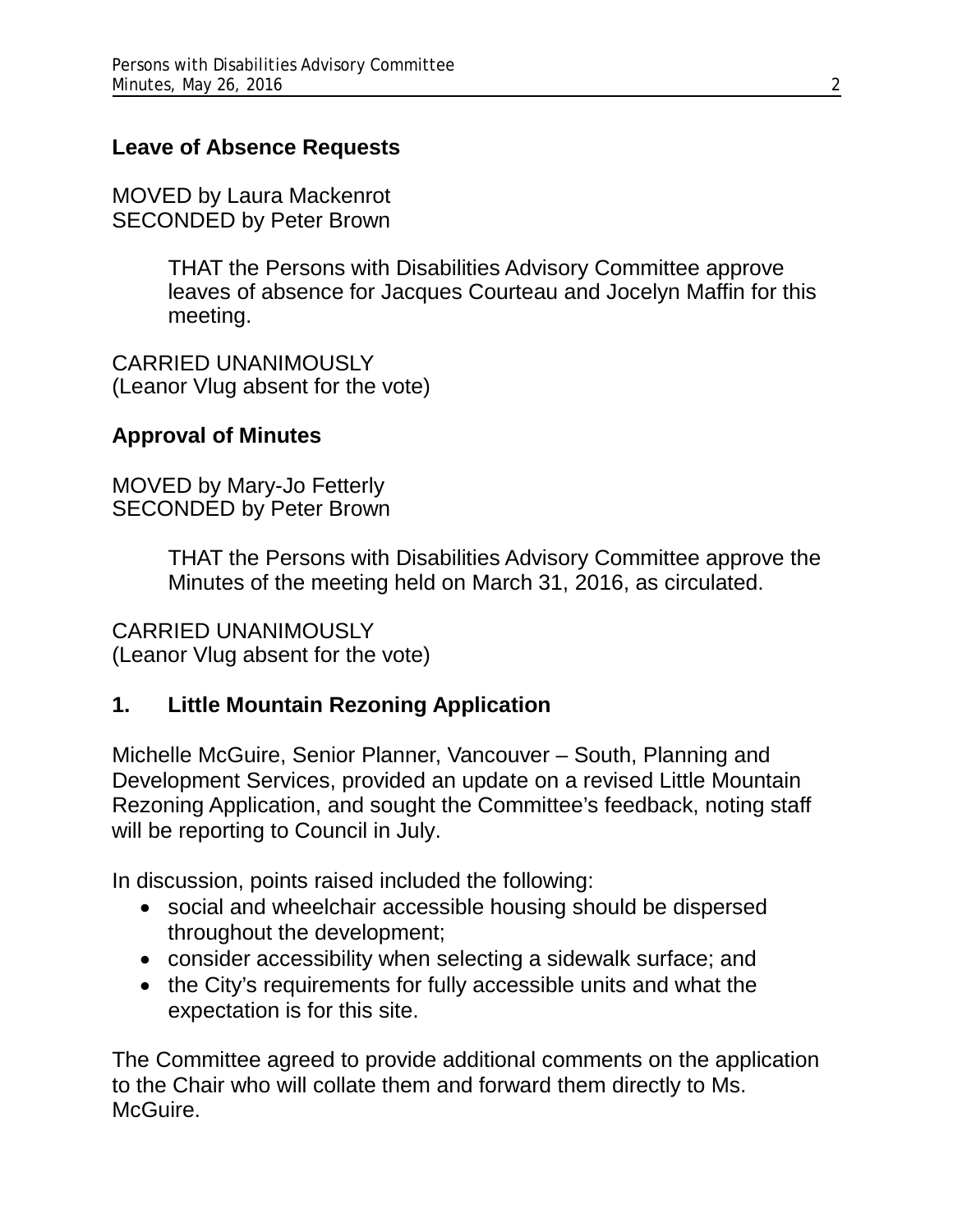# **2. 'Split-island' Service Stations**

Adrien Byrne, PGPA Representative Policy, Government and Public Affairs, Chevron, provided an update on proposed amendments to the City's Zoning and Development By-law to enable 100% self-serve, while ensuring that the rights and accessibility of persons with disabilities are protected.

In discussion, the Committee expressed concerns regarding the rationale for the proposed amendments and agreed that full-service stations must be a mandatory requirement for persons with disabilities.

Following discussion, the Chair recommended Mr. Byrne consider finding solutions to the existing issues related to full-service stations and welcomed a report back. The Chair also suggested that Mr. Byrne consider establishing a stakeholder group to research possible solutions and indicated that members of the Committee would be interested in participating in such a group.

# **3. Sidewalk Mural**

David Lewis, Integrated Graffiti Management Program Coordinator, Street Activities Branch, along with Dr. Cameron Cartiere and Ashely Guindon, both of ChART: Marpole, presented a proposal for an on-street mural on the 1500 block of West 68<sup>th</sup> Avenue, and sought the Committee's feedback on a number of options.

In discussion, members expressed concerns for the safety of people with visual or cognitive impairments. Of particular concern was the option to expand the same solid colour from the street over the curb cut and up the wall, as it could become very confusing. Members did, however, express support for the Rainbow crosswalk on Davie Street, as it contains bold, bright colours that distinguish the street from the curb cuts.

Members suggested:

- consulting with the senior community, mental health organizations and the CNIB;
- the City establish guidelines that consider the needs of all abilities.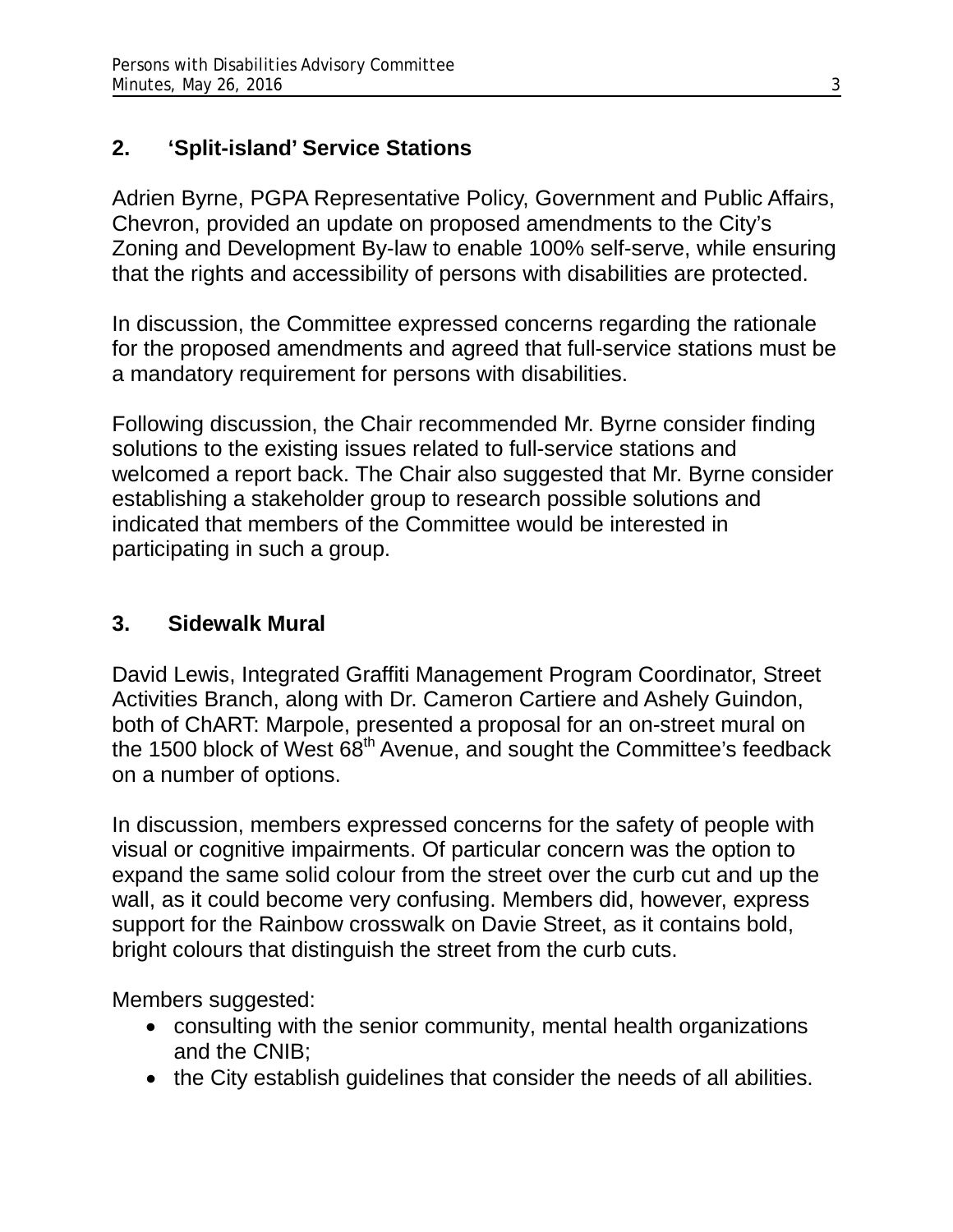# **4. Work Plan**

The Chair provided a brief update and suggested bringing a draft of the work plan to the next regular meeting for approval.

In discussion, the Chair agreed to include the need for actions related to communications in the work plan and, in response to concerns raised regarding access issues with the City's website, invite Communications staff to an upcoming meeting.

## **5. Subcommittees**

## **a) Housing**

i. Accessibility Criteria

Due to time constraints, this item was postponed.

# **b) Transportation**

i. Uber

Due to time constraints, this item was postponed.

ii. Provincial Bus Pass

Due to time constraints, this item was postponed.

iii.  $10^{th}$  Avenue

MOVED by Laura Mackenrot SECONDED by Tasia Alexis

# WHEREAS

- 1. Vancouver is committed to making walking easier and safer;
- 2. The City of Vancouver prides itself on being an accessible and inclusive City increasing the walkability and accessibility of Vancouver's Street and side walk is a City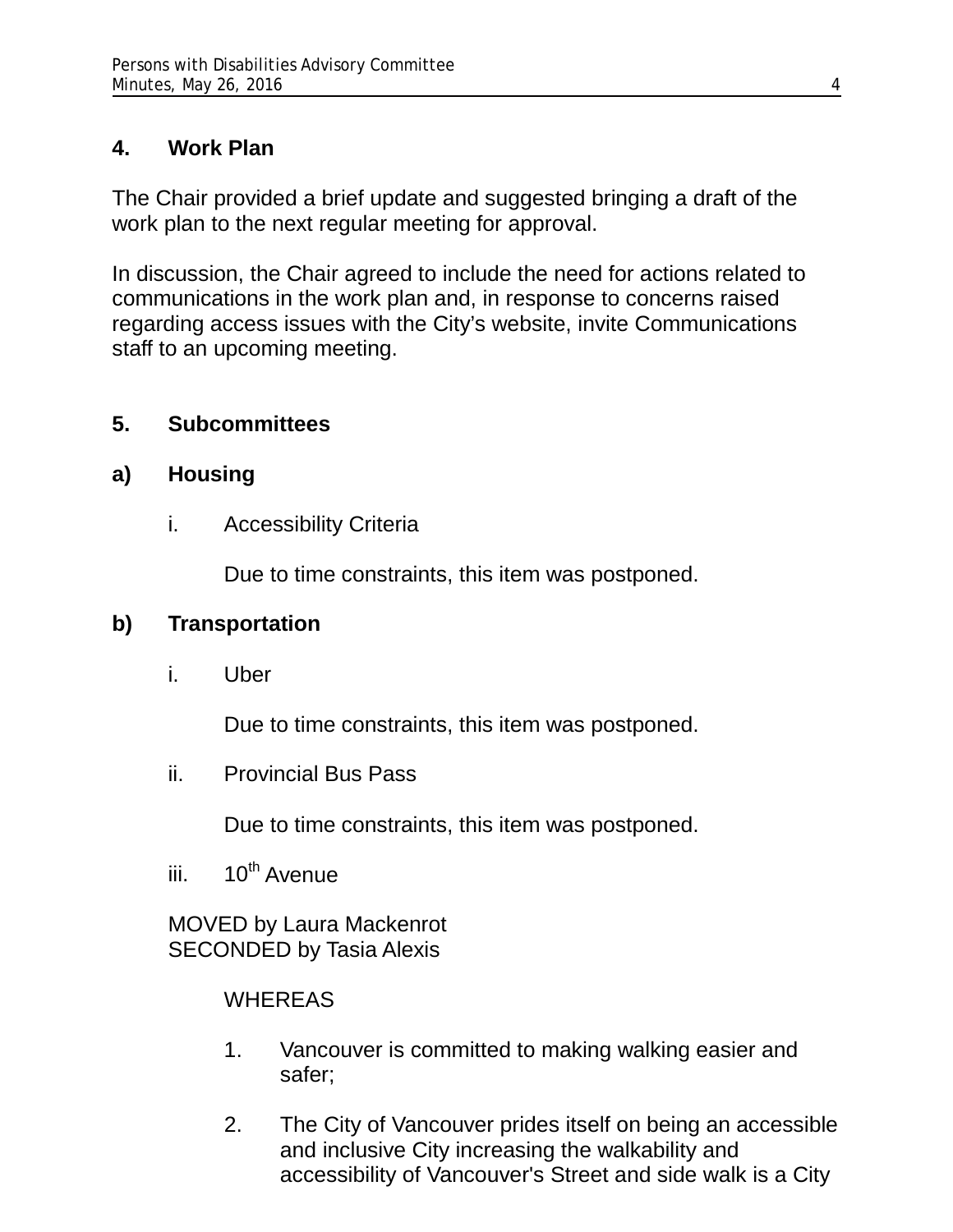priority. It is important that all residents are able to participate fully in the community, regardless of ability *(Quote from the City of Vancouver Website Walking Accessibility)*;

- 3. The Transportation 2040 Plan prioritizes the needs of pedestrians above all others and further states that "a special emphasis will be placed on safety for at-risk groups to get to where they need to go comfortably and safely";
- 4. Persons with Disabilities require safe and efficient access to West 10th Avenue so they may attend the numerous medical facilities in the area, including the emergency department at Vancouver General Hospital; the BC Cancer Research Centre; the Eye Care Centre; the Arthritis Centre; The Blusson Spinal Cord Centre; The Centre for Hip Health and Mobility; and the Gordon and Leslie Diamond Health Centre;
- 5. The addition of a dedicated bicycle route would increase traffic along this route and therefore increase the risk for collisions with pedestrians, especially those who are disoriented or mobility-impaired;
- 6. The addition of the bicycle route would also leave inadequate space for taxis, HandyDart, private cars, or emergency vehicles (especially in cases of vehicle breakdown or catastrophic events);
- 7. The current plans do not provide safe, dedicated pick-up and drop-off locations for person with disabilities accessing medical facilities;
- 8. The proposed removal of up to 77 parking spaces would require persons with disabilities and/or their caregiver to park and walk as much greater distance to and from medical facilities;
- 9. The current designs do not provide for sufficient lighting or other features that improve safety and comfort for vulnerable persons with disabilities.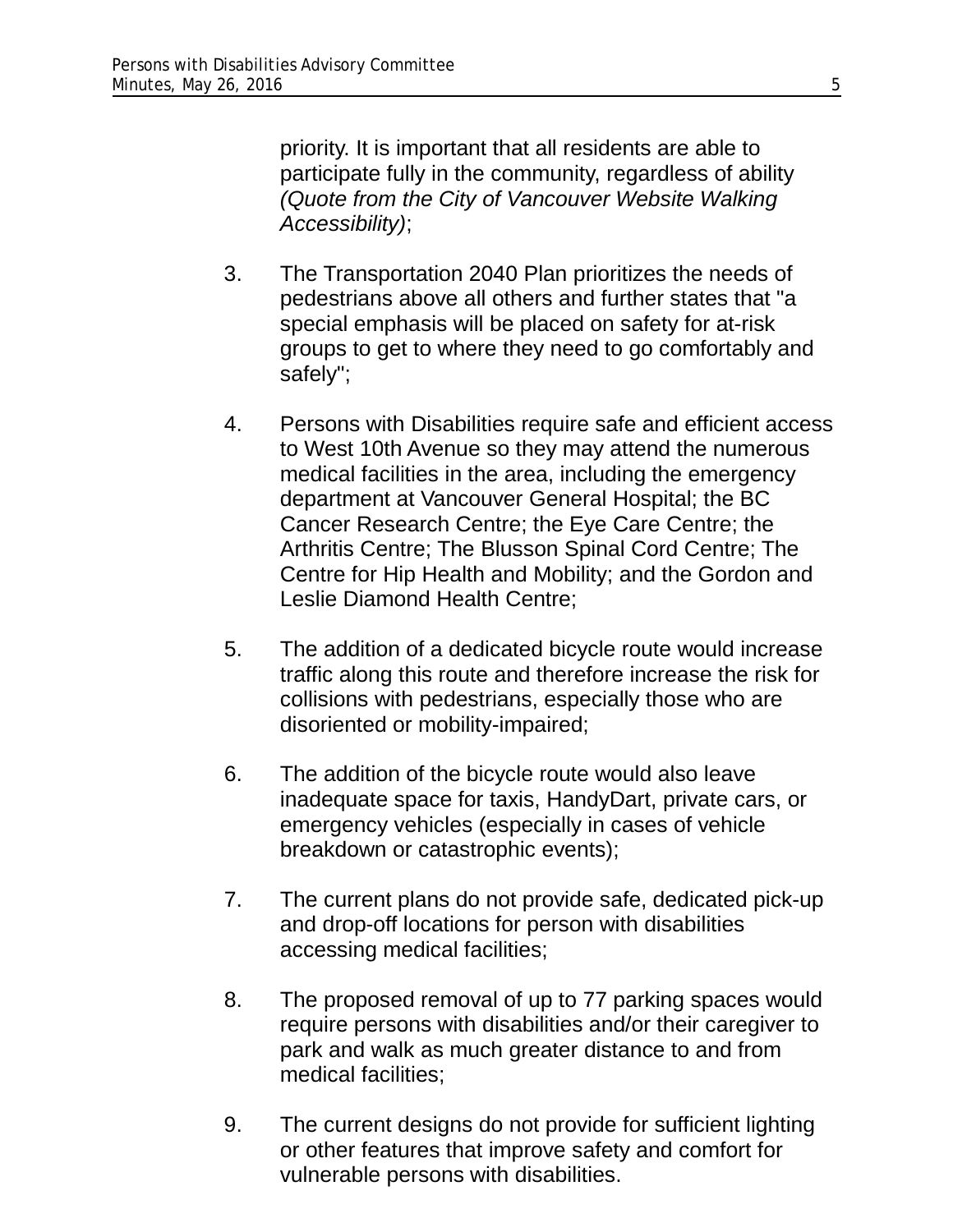THEREFORE BE IT RESOLVED THAT the Persons with Disabilities Advisory Committee request Council direct staff to:

- 1. Investigate more suitable options for the proposed protected bicycle lane, which may include relocating it to the designated bicycle path on West 7th Avenue between Oak and Ash Street;
- 2. Ensure sufficient sheltered drop-off/pick-up locations in front of entrances to each medical facility along West 10th Avenue, directly connected by gentle ramps and raised crosswalks to slow traffic;
- 3. Ensure clear signage to caution motorist and cyclist about vulnerable pedestrians and to give priority to emergency vehicles;
- 4. Ensure adequate lighting, crossing signals, and benches for the safety and comfort of vulnerable pedestrians.
- 5. Bicycle paths are not on the same level as crosswalks
- 6. "Audible signals are also used to make crosswalks accessible, by allowing people with vision impairments to hear when to cross the street" *(Quote from the City of Vancouver website - Accessible Cross Walks)*

#### LOST

(Peter Brown, Cathy Browne, Mary-Jo Fetterly, Paul Gauthier, Darcie Kerr, Tom Patch, Leanore Vlug, Daniel Ward and Sandy Yee opposed)

Committee members expressed concern that due to the lack of notice and distribution of the motion there was not sufficient time to consider the substance of the resolution or its merits.

Councillor De Genova advised that members can meet with the Committee's Council Liaisons anytime regarding any issues in relation to this matter.